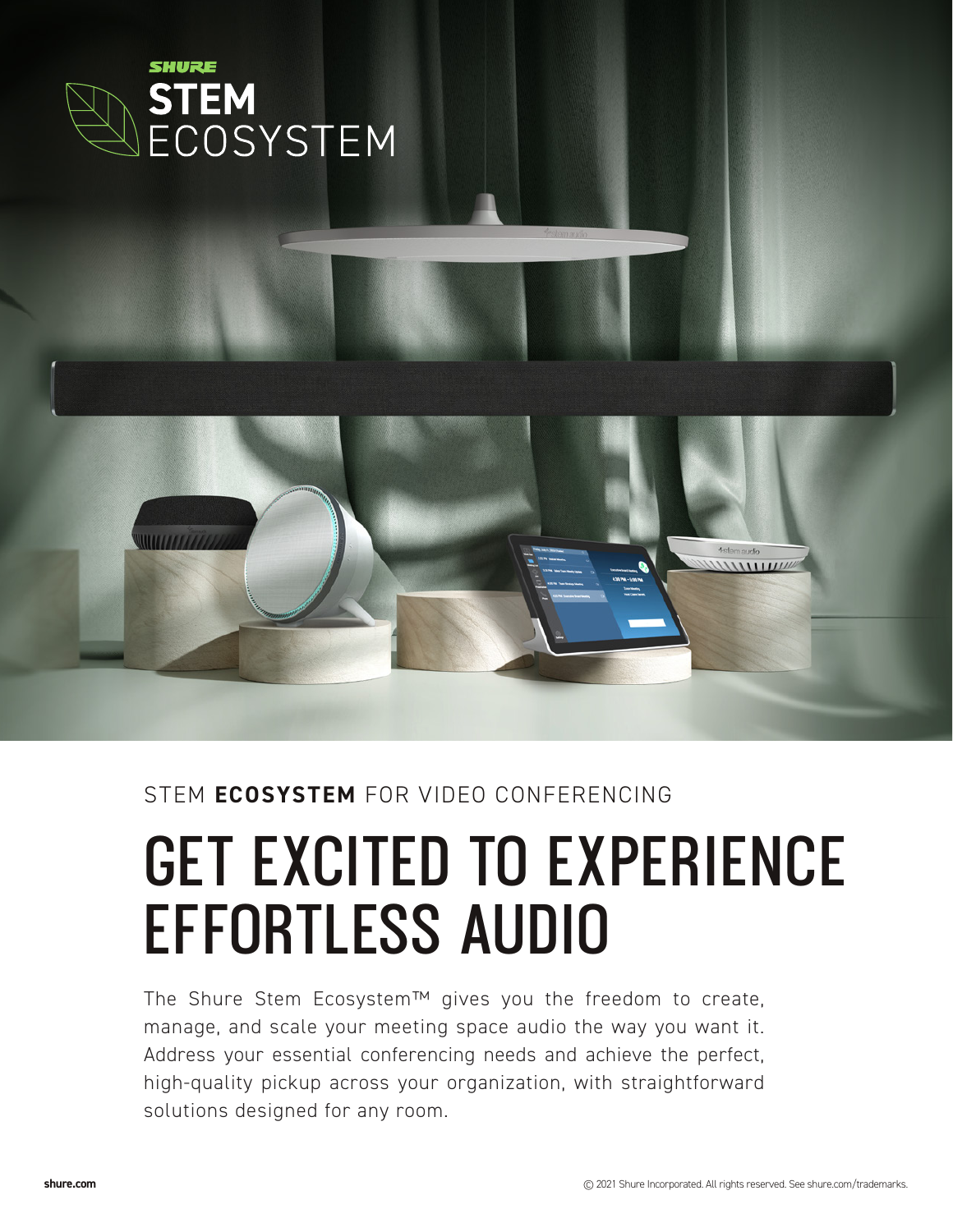

## **ADVANCED TECHNOLOGY MADE SIMPLE**

Building blocks that combine superior sound quality, innovative design, and convenient controls to provide a scalable solution for meeting rooms of all shapes, sizes, and configurations.

## **FLEXIBLE AUDIO THAT JUST WORKS**

The Ecosystem has you covered with every audio element needed for video conferencing, including microphones with built-in DSP, speakers, high-quality speakerphones, and seamless control interfaces. Create your ideal conference room combination by mixing and matching Stem Ecosystem devices to customize your audio coverage, so you can speak freely from anywhere in the room.

## **ECOSYSTEM PLATFORM**

From design to implementation and management, Stem Ecosystem devices are backed by a robust platform full of tools designed to make the process of adopting new technology effortless, every step of the way.

## **PLAYS NICE WITH OTHERS**

Compatible with leading video conferencing platforms and collaboration technologies, the Stem Ecosystem provides a seamless and intuitive user interface to manage virtual meetings at your fingertips.





## **STEM ECOSYSTEM PLATFORM**

Stem devices are backed by a robust platform full of tools designed to make the process of adopting new technology effortless for anyone. You can access the Stem Ecosystem platform via Stem Control, iOS or Android app, or via HTML web browser.

#### **RoomDesign**

#### **RoomAdapt**

Virtually recreate your room so you know exactly what audio devices you need before you buy. Choose your favorite combination of devices, place them in your desired location, and even check the estimated coverage ranges.

No manual configuration or tuning needed. At the press of a button, Stem devices will listen to and automatically adjust and optimize device settings specific to the acoustic signature of your room.

#### **RoomCheck**

By listening to your voice, the noise in the room, and measuring the reverberation that your room acoustics produce, RoomCheck generates a heatmap highlighting the expected audio quality for different areas in the room.

#### **Remote Management**

See what's happening across your organization at any given moment. Learn from data-rich statistics about room usage and performance, or schedule automatic device updates, all in one place.